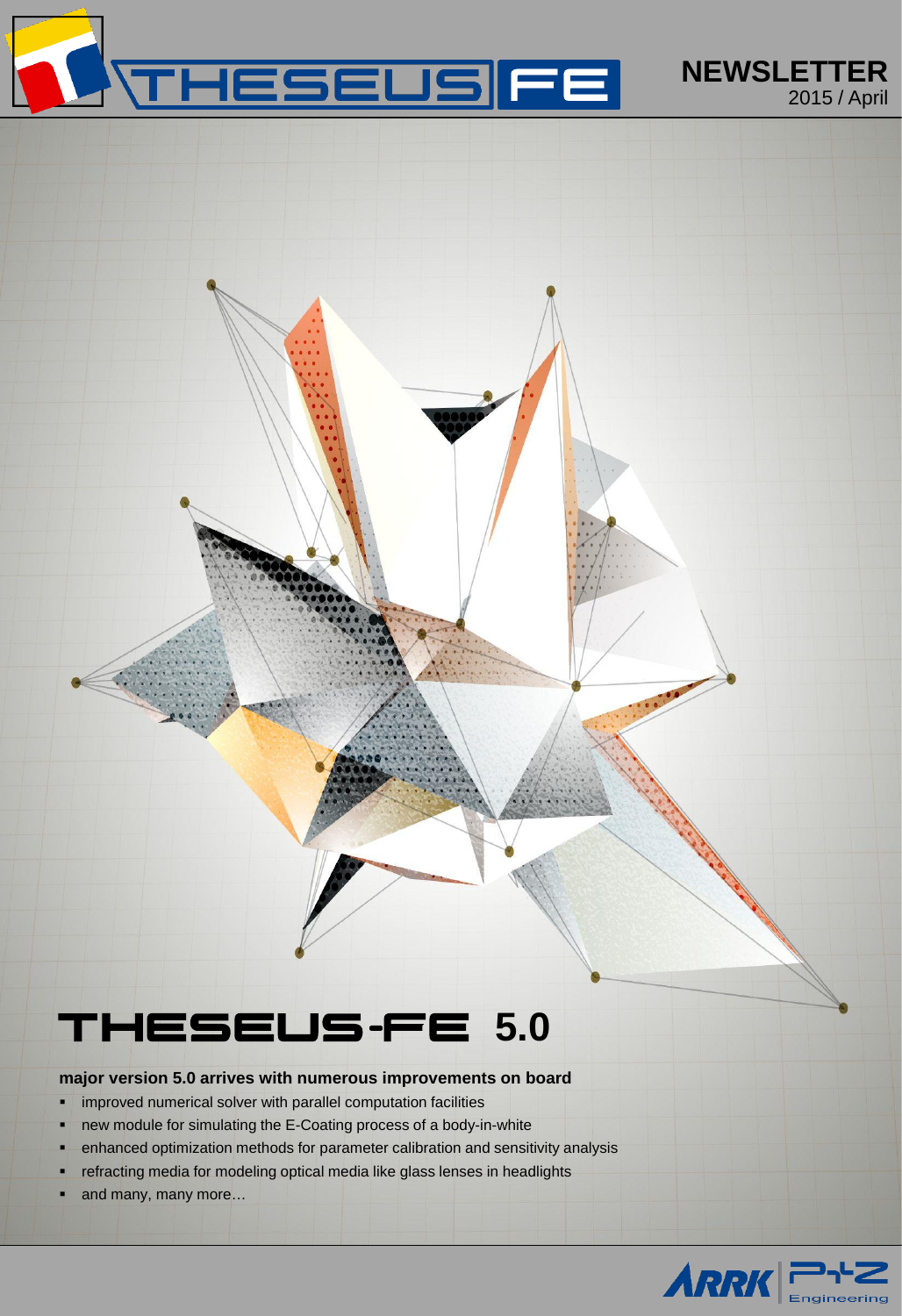

#### **Arrival of major release version 5.0**

In march 2015 our latest major release 5 arrived with plenty of new features and even whole new modules on board.

The major advances in the THESEUS-FE portfolio are the new E-Coating module for simulating the electrophoresis process of a body-in-white in a paint bath and a completely overhauled parallel numerical solver. Of course, these two major topics are not the only amendments and improvements in THESEUS-FE. The most mentionable ones are either presented in further detail in this newsletter or shortly noted in the following short list of changes in solver and GUI. But altogether they are only a small fraction of the work that has been incorporated in version 5. For everyone interested in the fine-grain changes in version 5 that have been made since the last major version, please have a deeper look at the release notes accompanying each release package.

The changes to the numerical solver that are most worthy of mention are:

- completely overhauled parallel solver with noticeably reduced computation times
- utilization of multi-core processors in nearly all timeconsuming portions of the solver (e.g. view factor calculation, solar load calculation, FEM system assembly and solving)
- radiation model for refracting and absorbing media which enables modelling of optical lenses for thermal headlight simulations for example
- anisotropic heat conduction for solid elements
- upstream concept for defining the flow between volume and airzone objects in a more convenient manner
- enhancements and additions to the TISC coupling interface



*anisotropic heat conduction in the windings of a Li-ion battery*



*focussing of parallel light at an aspherical lens due to refraction*

For the graphical user interface (GUI) users should have a look at the following new features:

- several new convenient tools like a result calculator and hardening calculator for Oven simulations
- support for importing thermal ABAQUS models
- user-defined views can be stored and re-imported to support a standardized post-processing workflow
- visualization of ray data generated by the solver during ray tracing for short-wave radiation
- several improvements for easier handling of simulation models in pre- and post-processing

The co-simulation tool THESEUS-FE Coupler has been extended with several new features as well:

- support for OpenFOAM 2.2.x and 2.3.x
- support for Flowmaster 7.9.2
- steam transport for OpenFOAM solver
- increased robustness of data communication with OpenFOAM through using a TCP/IP connection
- additional tutorial case for cabin cool-down simulation using Star-CCM+
- improved process for coupling the FIALA-FE human comfort manikin with Star-CCM+ simulations

The THESEUS-FE Optimizer has undergone a major overhaul and comes packaged with

- a new streamlined keyword for the existing genetic algorithm for clearer set up of algorithm options
- new derivative-free optimization algorithms (Hooke-Jeeves and Nelder-Mead) for finding the optimal model parameters more quickly and with greatly reduced computational effort
- improved parameter study methods with more suitable patterns of function evaluations
- support for the MS-MPI v5 distribution on Windows platforms for robust setup of optimization analysis

Miscellaneous:

a new comprehensive database of thermal material properties is included in the installation package

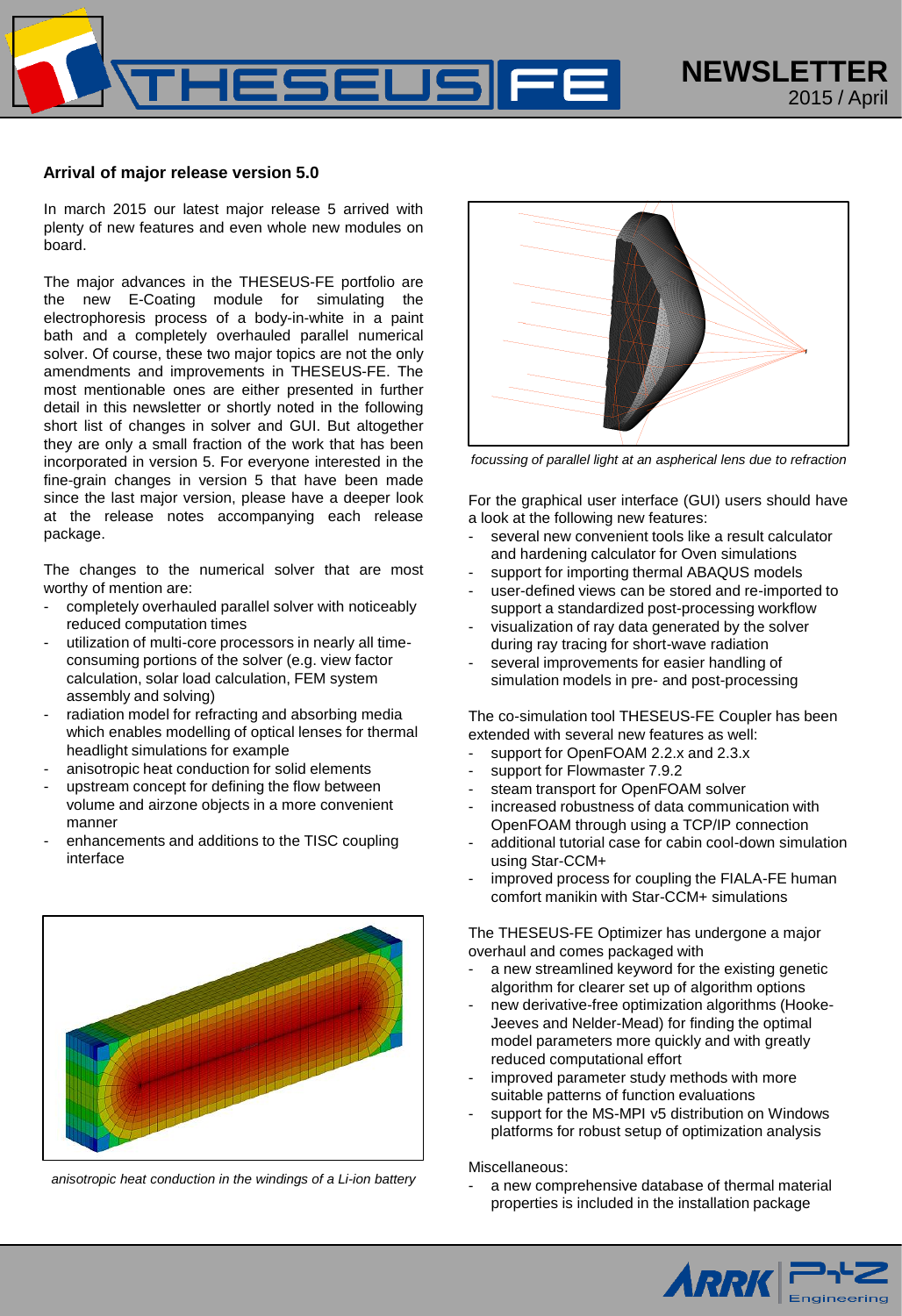

## **Parallel solver: substantial reduction of solution times for large models**

The typical size of finite element models used in THESEUS-FE simulations is ever increasing from year to year. Understandably, our users request for models that are as detailed as possible to improve the accuracy of their simulation results. Together with the ongoing trend in modern computer processor architectures for a steadily increasing number of execution cores per processor this led to the demand to lift THESEUS-FE into the parallel computation age.

During the last year, large parts of the THESEUS-FE solver have been completely overhauled and existing serial algorithms have been replaced by scalable parallel algorithms as widely as possible.

While small to medium sized models benefit from our work quite decently, especially large and huge models consisting of several thousand of elements benefit quite heavily from the new parallel algorithms.

Besides the core numerical equation system solver, also the view factor and solar load calculation have already been parallelized as well.

The remaining parts of the solver which are still working solely in serial mode (mainly a few parts in pre- and post-processing) will be reworked within the next several months. The scalability of THESEUS-FE simulations will thus further improve with each new upcoming release.



*comparison of simulation times using the new parallel solver for models in some typical application areas (benchmark machine: HP Z420, Intel Xeon E5-1620 v2 @ 3.60 GHz, 32 GB DDR3 RAM)*

#### **Parallel solver: new token-based licensing scheme for parallel simulations**

With the new parallel solver we are introducing parallel solver tokens as a new license feature.

Introducing this new licensing feature allows our users to tailor their licenses to their own simulation needs.

Parallel simulations with THESEUS-FE will require a varying number of so-called parallel tokens based on the number of cores participating in the parallel analysis. We tried to keep the number of necessary parallel tokens and their pricing as fair as possible. Users with an existing license of the Advanced package of THESEUS-FE will receive one parallel token free of charge. Oven and E-Coating packages will come bundled with 6 parallel tokens to allow simulations on up to 8 cores. This should allow nearly all users to try out the parallel solver and judge its benefit for themselves. For additional questions regarding parallel simulations and their licensing, please get in touch with us or your local sales representative.



*number of parallel tokens required for parallel analyses*

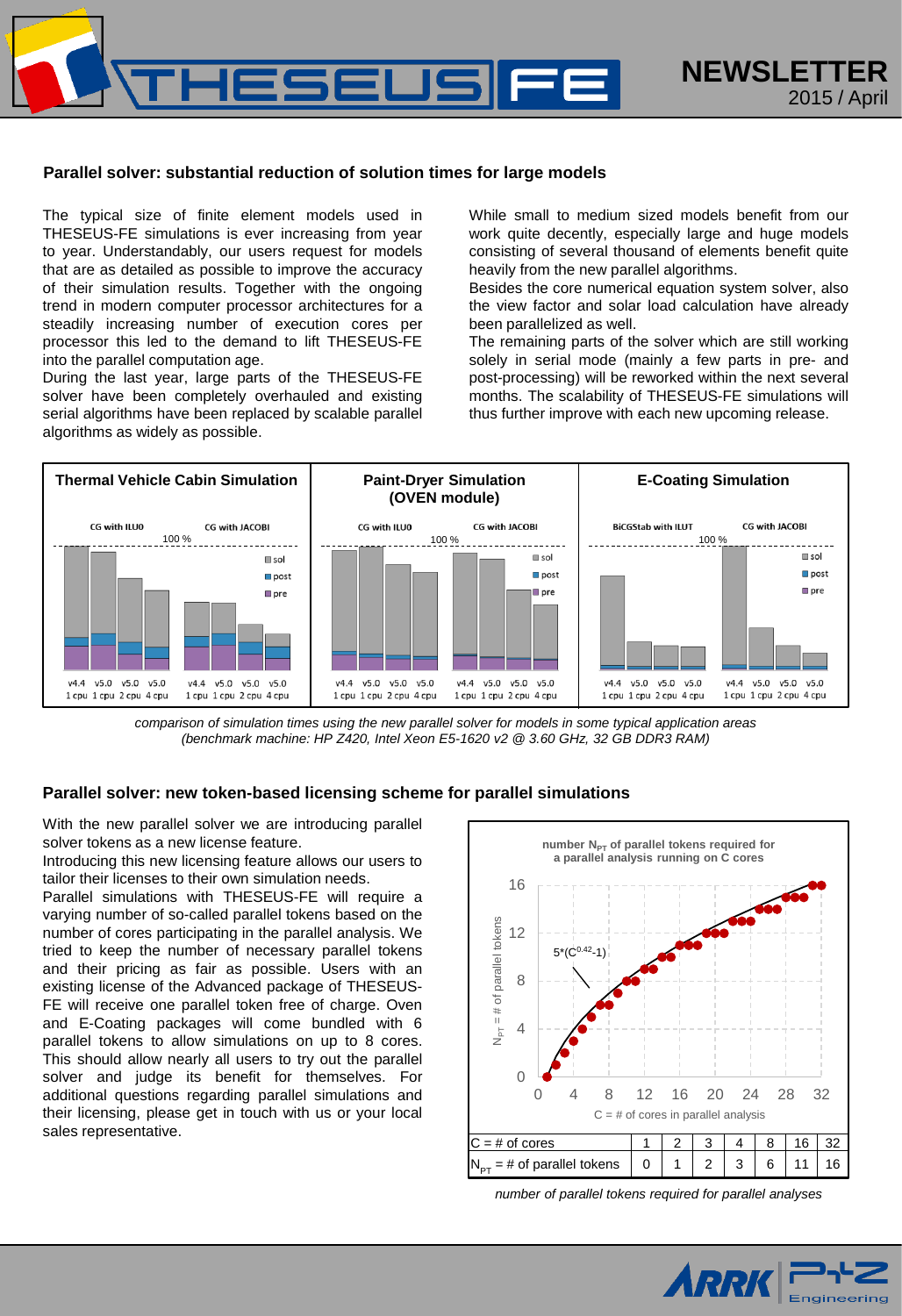

**E-Coating module: Simulating the electrophoretic deposition process for body-in-white in paint bath**



#### **Background – Motivation**

THESEUS-FE version 5.0 includes the new E-Coating module to simulate typical electrochemical painting processes in the automotive industry. The development and validation of the new simulation technique took place in collaboration with the Volkswagen Paint Planning Department in the last two years. Today we are ready for the market, and offer a specialized graphical interface and our new parallelized solver for rapid and precise e-coating quality predictions.

The E-Coating module is part of our strategy of offering simulation capability covering the entire automotive coating process during production. Using this technology we can offer results for the e-coat layer thickness and uniformity. This is complemented by our Oven module where we predict temperatures in the paint drying ovens that are used in the following production phases.



*view into a B-pillar – measurement and simulation results*



*inside of B-pillar – comparison of measurement (black dots) and simulation results (red curve)*

## **Basic principles**

Cathodic deposition coating is the current state-of-the-art technique used in the automotive industry for applying anti-corrosion layers to car bodies-in-white. After pretreatment such as cleaning and phosphate coating the car body is dipped into a paint bath. An electric voltage of approx. 300 V DC is applied between the car body acting as cathode and a series of stationary anodes along the bath walls. The resulting electric field causes a migration of the ionized paint particles in the solution towards the car body. At the car body chemical reactions take place and the paint particles precipitate out of the solution to form a coat layer on the body.

The increasing coat layer thickness results in a locally higher electric resistivity, which in turn causes the electric field to bend around the already coated surfaces to seek paths of less resistance. This self-regulating behaviour, known as *throw-power*, creates a uniform coat layer with a thickness ranging between 5 to 30 microns.

## (\*) courtesy of Volkswagen AG, source:

T. Haberland, Digital Paint Process Simulation – E-Coating and Thermomechanic, Magna Steyr ECS Conference 2013

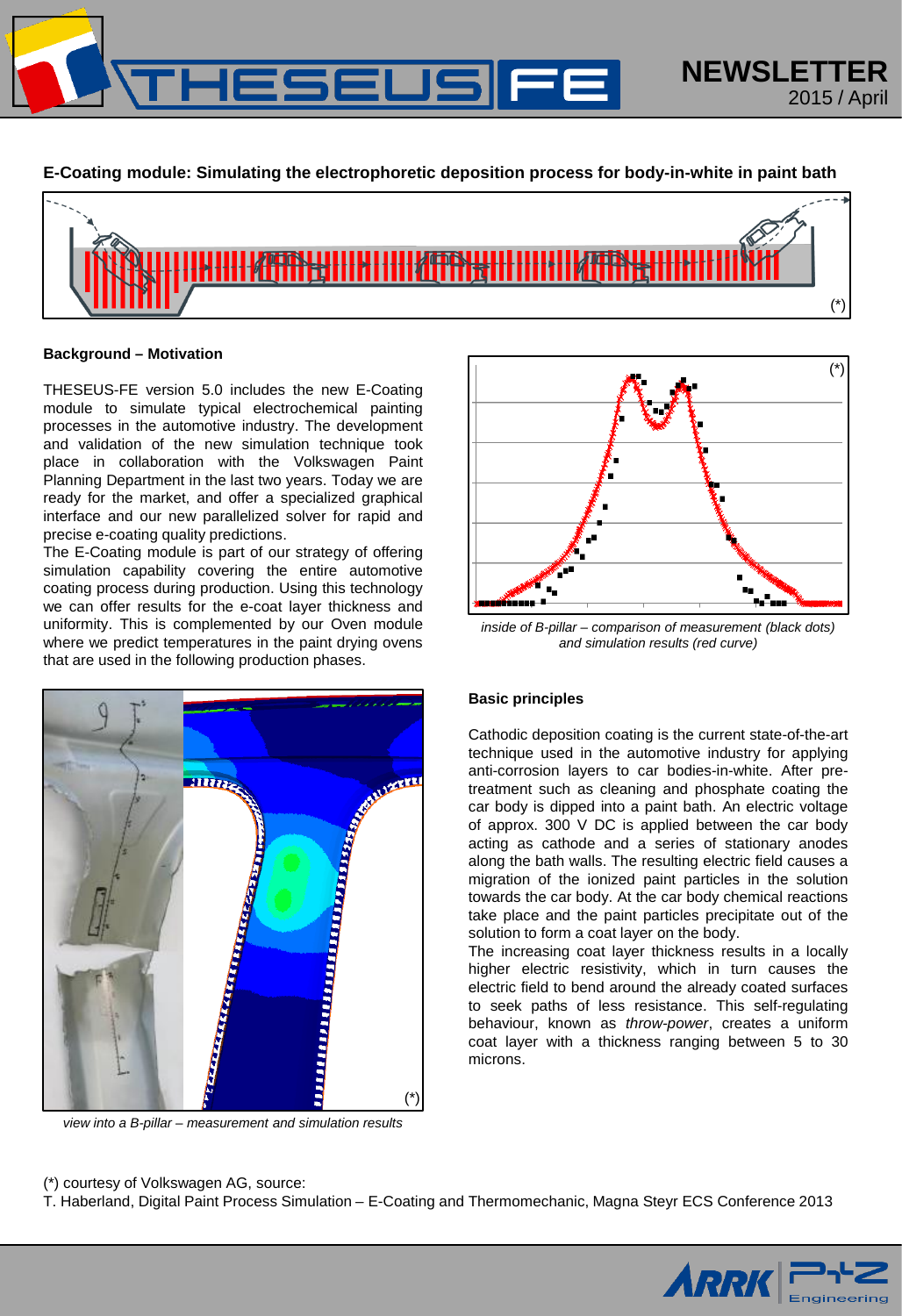

For a simulation of the paint layer thickness the user needs to supply a handful of paint and process parameters, including the conductivity of the paint solution and deposited layer, the electrochemical equivalent, and the anode voltage over time as felt by the moving body. The THESEUS-FE E-Coating GUI accepts the usual Nastran FE format as import. Setting up an E-Coating simulation is then a matter of minutes, with full visual feedback for the model definitions available at any time.

The solver accepts the finished e-coating model and produces a solution for the coupled electrostatic field problem and transient paint layer thickness evolution equation. Typical runs on multicore workstations with full body geometries are typically done in a matter of hours.

Since some of the process parameters, especially the solid paint layer conductivity, are not easily measured, our Optimizer module is regularly employed in practice to calibrate the model against measurements of paint thicknesses. Recalibration of the model is only necessary for large-scale changes of paint chemistry or initial runs for new plants.



*E-Coating simulation of an engine mount*



2015 / April

*dipping of a body-in-white into an E-coating paint bath*

#### **Success stories**

Our partners at Volkswagen helped us carry out extensive validation work for the new module. As an example we cite a comparison of predicted and measured coat thickness in the interior of a vehicle column, see the following page.

With recent advances in the meshing procedure and solver speed gains due to parallelization an experienced engineer can create E-Coating models and results starting from CAD geometry within a matter of days. For calibrated paint baths the maximal overall error for the predicted paint layer thickness is typically in the range of 2-3 microns, thus approaching the tolerance of the measurement equipment.

At the moment Volkswagen runs every new vehicle model through the THESEUS-FE E-Coating simulation process, with further rollouts at other brands planned in the near future. Other major OEMs rely on our engineering consultancy services for E-Coating simulation.

#### **Comprehensive database of thermal material properties**

Our new release comes bundled with an all-new material database containing thermal properties for several hundred materials. Values for the specific heat, density and thermal conductivity are given – for many of the included materials even for a wide range of temperature values. Numerous common materials are listed, for example a vast number of metals, plastics, foams and other frequently used organic and inorganic materials.

With this material database the search time for suitable material properties during the setup stage of creating any analysis model for THESEUS-FE can considerably be reduced. Where searching for certain material properties could be a task of several hours in the past it can now be achieved within a few minutes only.



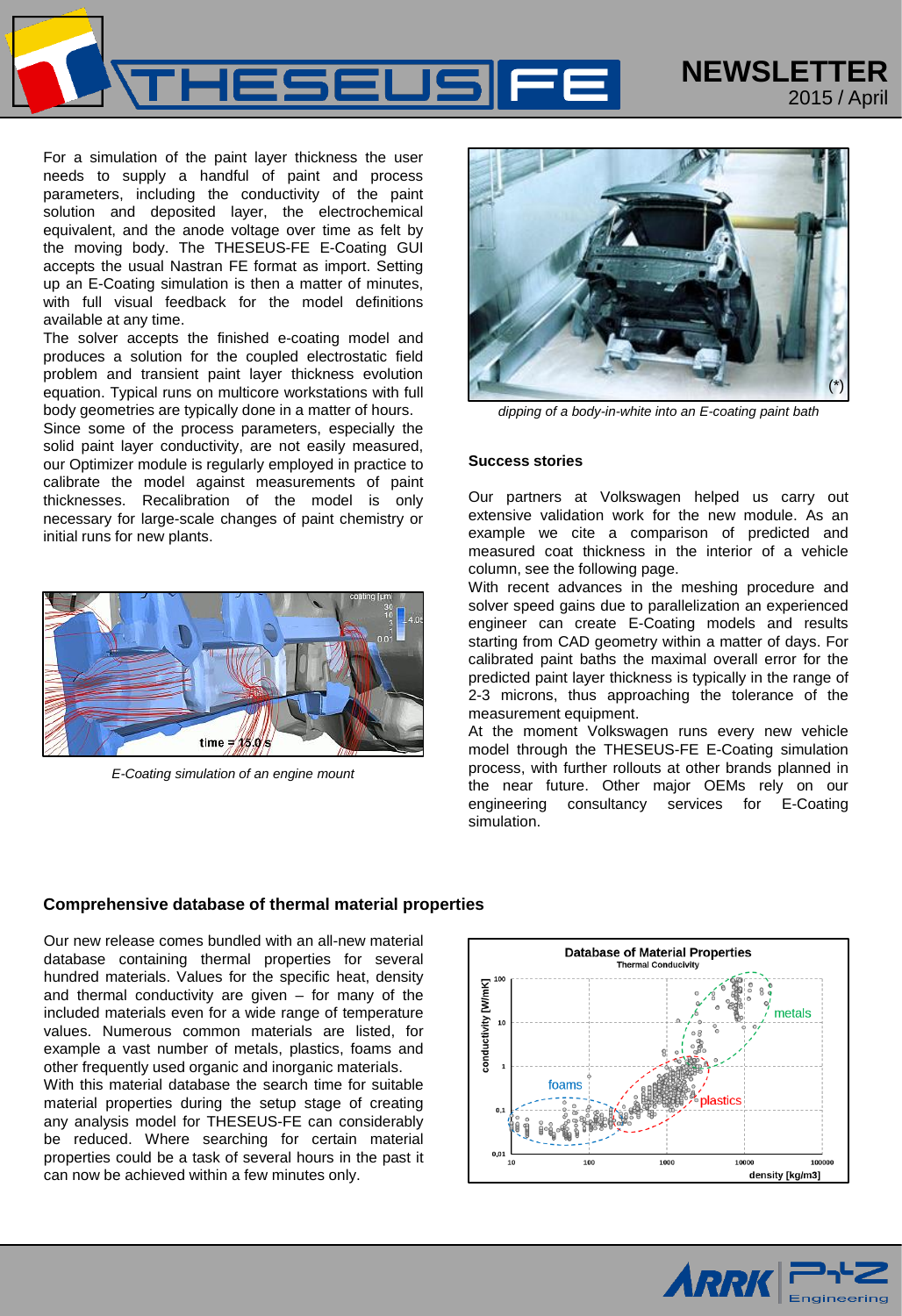HESEUS



*thermal simulation of an automotive headlight*

With the implementation of refracting and absorbing media in version 5.0 of THESEUS-FE, many simulations including transparent components can now be modeled even more realistically leading to considerably more accurate simulation results. One major application area of THESEUS-FE where this is highly beneficial is the thermal simulation of automotive headlights. These very often comprise sophisticated lens systems which obviously must not be neglected when analyzing the light and thermal energy transport inside the headlight.

A completely revised tutorial case demonstrates the new key modeling techniques for treating headlights with optical lenses.

## **Further improved modelling of headlights New Optimization and parameter study methods**

The THESEUS-FE package includes a specialized optimization tool for optimizing model parameters of an input deck. For E-Coating models the model parameters in question are typically the electrical conductivity of the liquid and dried paint for example. These quantities vary strongly based on the voltage applied at the anodes as well as the temperature that arises in the paint bath and near the body-in-white. The electrical conductivity is strongly dependent on the whole history of conditions during the paint layer forming (voltage, electric current, temperature). Often the proper model parameters can not be determined through simple measurements but have to be fit using measured results and can then be re-applied in E-Coating simulations of various car body types. In Oven simulations the model parameters in question are typically the temperatures of nozzle heat streams, their length of effect and the heat transfer coefficients they result in at the car body. In the past, the only optimization algorithm available in the THESEUS-FE Optimizer was based on a genetic algorithm. While still applicable for many optimization tasks, the drawback of this method is the demand for a huge amount of simulations especially in cases, where several model parameters have to be determined simultaneously. This demands for high computational power for such kind of parameter calibrations which can sometimes lead to several days of computation time. The latest installment 5.0 of THESEUS-FE provides two new optimization methods that are able to find the optimal parameter values with considerably less computational effort. These are the pattern-search-based Hooke-Jeeves method and the amoeba-based Nelder-Mead method.

## **Modelling of dryer section with non-moving body-in-white with stationary Oven nozzles**

Stationary nozzles may now be defined in Oven models. The intent of this nozzle variant is to model sectors in a paint dryer where the car body remains stationary for a certain period of time. The classical nozzle model combines several individual nozzles on the same side in the same height into a single line. This is perfectly suited for the usual sections in a paint dryer where the body-inwhite is moving along with a certain velocity. In such sections, individual nozzles do not affect the temperatures of the simulation model in a distinct localized manner but typically result in elongated patterns along the whole car body side. The new nozzle variant is modelled by individual cone-shaped areas of effect for every single nozzle in the paint dryer. This is only suited for periods, where the car body is not moving at all and will result in strictly localized areas of effect. The picture nearby shows a typical Oven model with the application and impact of such stationary nozzles.



*body-in-white exposured in paint dryer sim. to stationary nozzles*